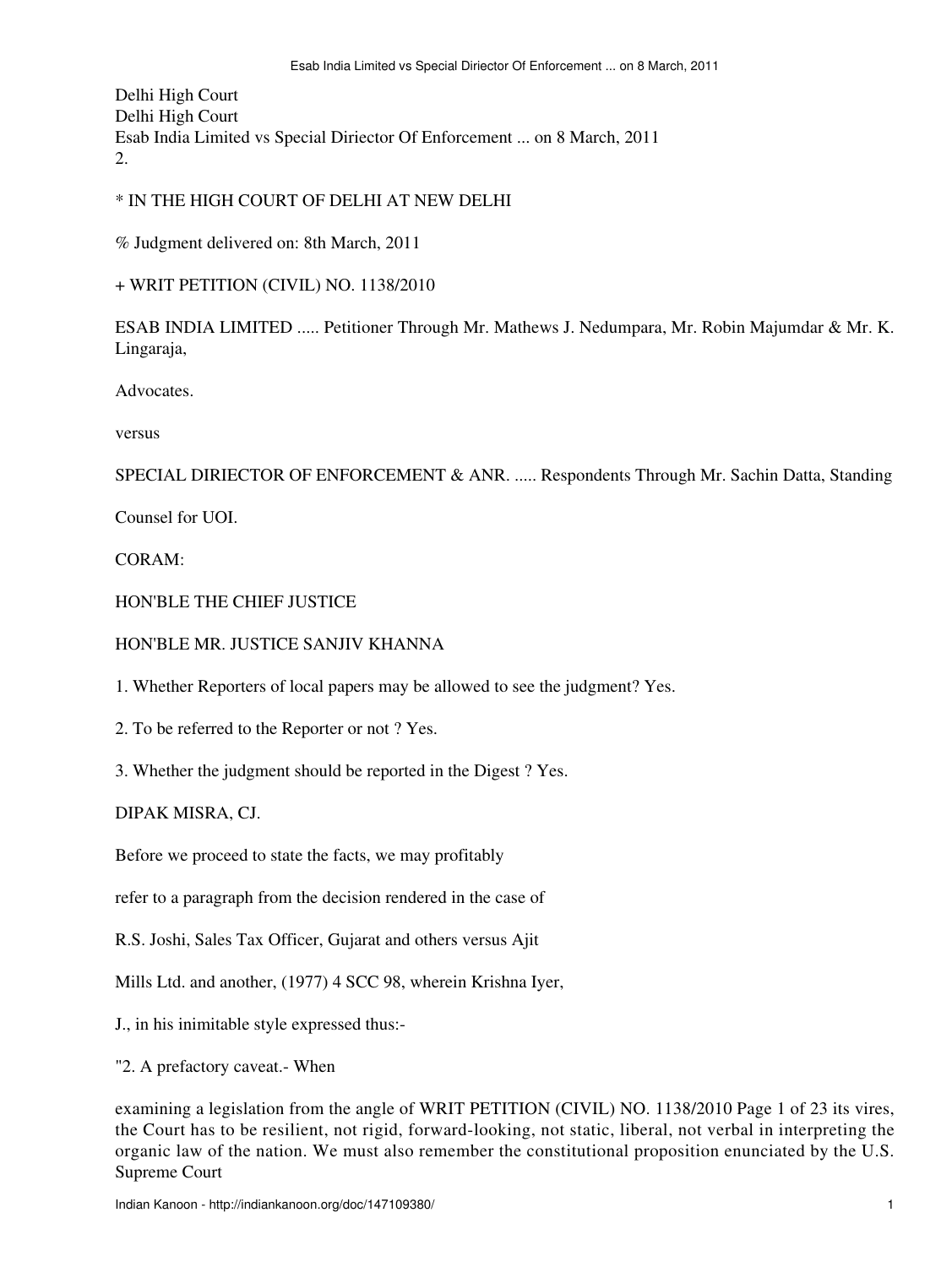in Munn Vs. Illinois viz,  $\hat{a}$  that Courts do not substitute their social and economic beliefs for the judgment of legislative bodiesâ. Moreover, while trespasses will not be forgiven, a presumption of

constitutionality must colour judicial construction. These factors, recognized our Court, are essential to the modus vivendi between the judicial and

legislative branches of the State, both working beneath the canopy of the

Constitution."

2. That apart, in the case of Charanjit Lal Chowdhary

versus Union of India, AIR 1951 SC 41, it has been held thus:

"It is the accepted doctrine of American Courts, which I consider to be well

founded on principle, that the presumption is always in favour of the constitutionality of an enactment, and the burden is upon him who attacks it to show that there has been a clear

transgression of the constitutional

principles."

3. In Ram Krishna Dalmia and Others versus Justice S.R.

Tendolkar and Others, AIR 1958 SC 538, the Apex Court ruled

that there is always a presumption in favour of the

constitutionality of an enactment and the burden is on him who

challenges the same to show that there has been a clear WRIT PETITION (CIVIL) NO. 1138/2010 Page 2 of 23 transgression of the constitutional principles and it is the duty of

the Court to sustain that there is a presumption of

constitutionality and in doing so, the Court may take into

consideration, the matters of common knowledge, matters of

common report, the history of the times and may assume every

state of facts which can be conceived existing at the time of

legislation.

4. In State of Bihar and Others versus Bihar Distillery

Limited, AIR 1997 SC 1511, the said principle was reiterated.

5. We have referred to the aforesaid authorities for the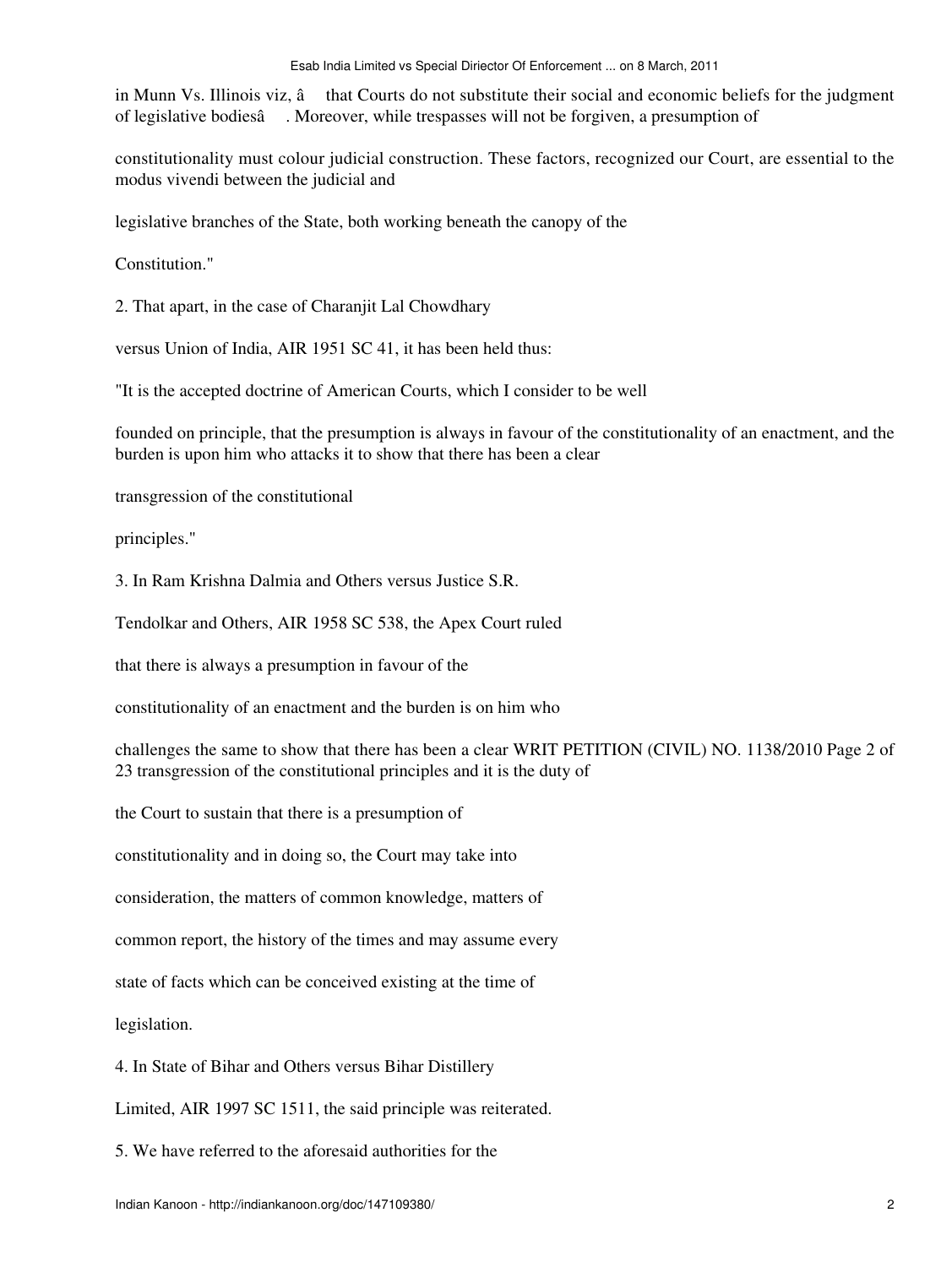sanguine and sacrosanct reason as in this writ petition the petitioner, Esab India Limited, invoking the extraordinary jurisdiction of this Court under Article 226 of the Constitution of India, has prayed for declaring Section 24 read with Second Schedule of the Right to Information Act,  $2005$  (for brevity,  $\hat{a}$  the Actâ) as unconstitutional and also for issuing a writ of certiorari for quashment of the order dated 11th May, 2009, Annexure-P7, passed by the Central Information Commission. We are disposed to think that the seemly cogitation is to be done in the backdrop of the â caveatâ. The modus vivendi which requires a purposive and constructive ratiocination while engaged in

WRIT PETITION (CIVIL) NO. 1138/2010 Page 3 of 23 viceration of the provision, a legislative one, though may draw

strength and stimulus in all its variation from the greatest instrument, i.e., the Constitution, in a given case and in a particular factual situation if the provisions trespass the quintessential characteristic of Organic Law or Judge made law

should not be allowed to stand.

6. Presently to the factual matrix: The essential facts which are imperative to be unfurled are that the petitioner, a limited company, is engaged in the business of welding equipments, building infrastructure, etc. On 15th April, 2008, a notice was issued to the petitioner demanding a sum of Rs.6,79,28,975/ pursuant to a recovery certificate issued by the Special Director of Enforcement Directorate, the first respondent herein. After receipt of the said demand notice, the petitioner came to know that an adjudication order dated 24th February, 2004 imposing Indian Kanoon - http://indiankanoon.org/doc/147109380/ 3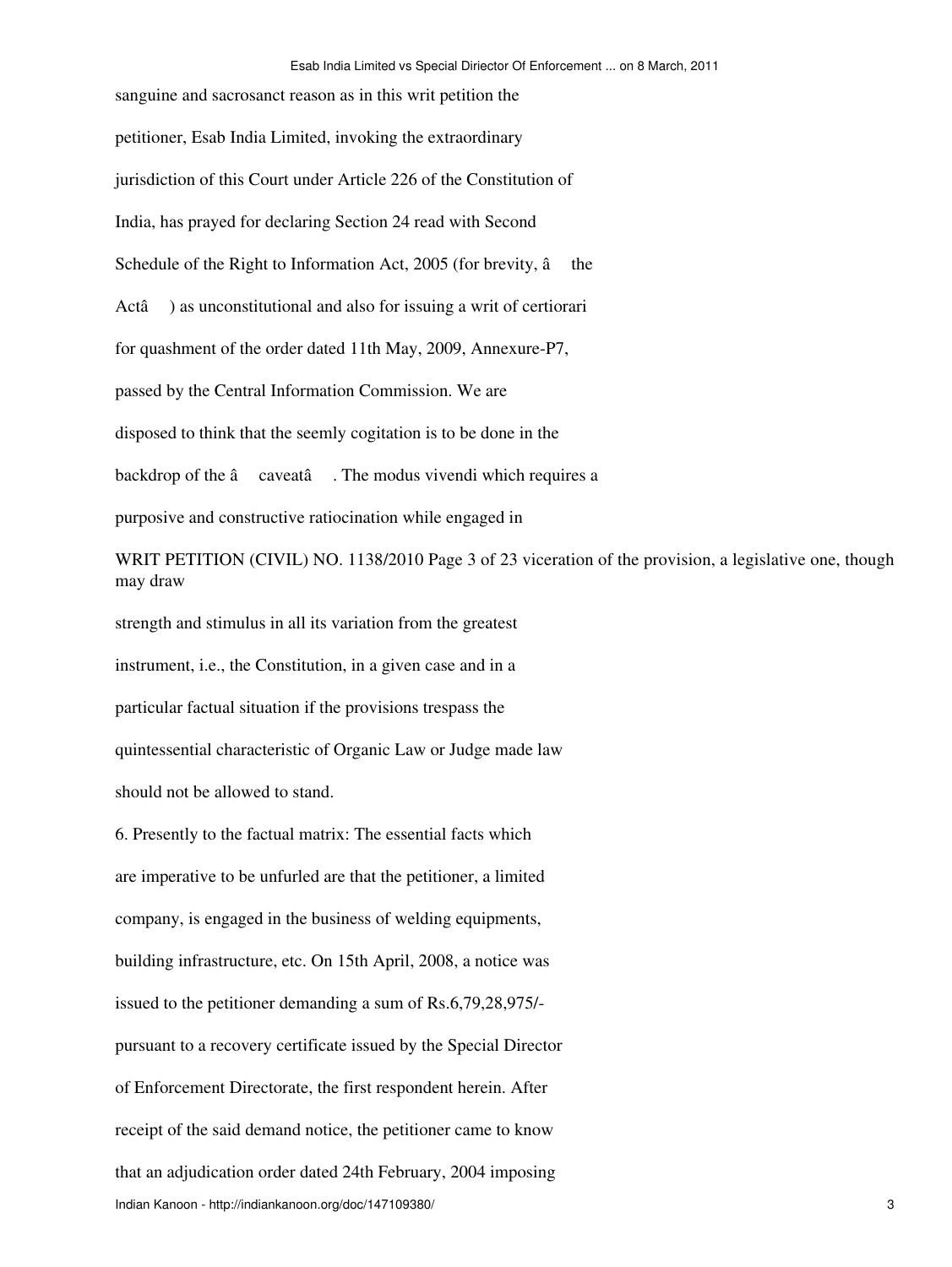the penalty has been passed under Section 8(3) and 8(4) of the

Foreign Exchange Regulation Act, 1973 (for short, â FERAâ).

After coming to know about the ex parte adjudication order, the

petitioner preferred an appeal before the Appellate Tribunal for

Foreign Exchange and also preferred a writ petition in the High

Court of Bombay. The Appellate Tribunal rejected the appeal on

WRIT PETITION (CIVIL) NO. 1138/2010 Page 4 of 23 the foundation that it has no power to condone the delay regard

being had to the statutory provisions incorporated under FERA.

The High Court of Bombay allowed the writ petition and set

aside the entire adjudication proceedings and directed the

Enforcement Directorate to conduct a fresh adjudication.

7. It is asserted in the petition that the authorities under

FERA have issued the show cause notice, which is a laconic one. The petitioner by letter dated 21st April, 2008 asked for basic materials and allegations based on which a show cause notice was issued. As the said letter was not responded to by the Enforcement Directorate, the petitioner preferred an application under the Act requiring answer to 14 queries. The said application was not entertained on the ground that the requisite information could not be provided by the Directorate of Enforcement as the Directorate has been exempted under Section 24 read with Second Schedule of the Act. 8. Being aggrieved by the aforesaid order, the petitioner preferred a first appeal before the Directorate of Enforcement, which concurred with the order passed by the Public Information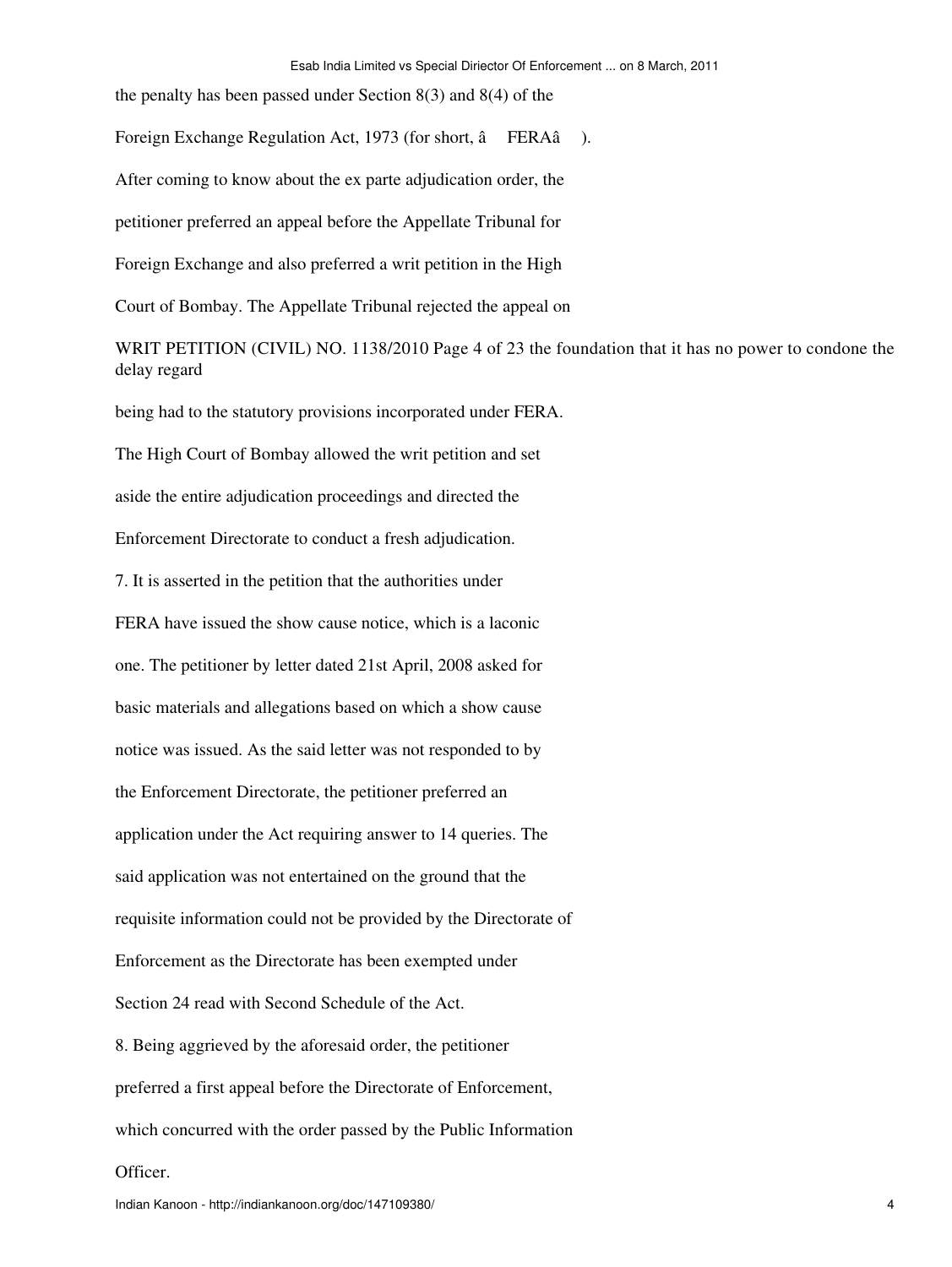9. Being dissatisfied with the aforesaid order, a further

WRIT PETITION (CIVIL) NO. 1138/2010 Page 5 of 23 appeal was filed before the Central Information Commission and

by the impugned order dated 11th May, 2009 the Information

Commission dismissed the same on the following grounds:-

"7. Appellantâ s arguments lacked

merit. It is not for this commission to pronounce on the constitutionality of Section 24 of the RTI Act, no is it

required that this Commission goes

behind the provisions in Section 24 to examine whether in a given case, the

claim of exemption by a public authority was at-all valid. Section 24 of the RTI Act is a self-contained Section with a provision which spells out the conditions under which disclosure can be allowed in spite of the exemption enjoyed by a public authority under that Section.

Matter is not about the  $\hat{a}$  fundamental

rights versus the exemption provision of the RTI Actâ - scenario painted by the appellantâ s Counsel.

8. In the present case, nothing which has been stated would show that the

exception to the exemption rule

contained in Section 24 of the RTI Act is attracted. In other words, there is no case of human rights violation or

corruption that needed to be examined for a decision in this matter."

10. As has been stated earlier, apart from challenging the said

order, the validity of Section 24 read with Second Schedule to

the Act has been assailed on the ground that right to information

is a fundamental right and it has to be treated with sanctity and

WRIT PETITION (CIVIL) NO. 1138/2010 Page 6 of 23 the bar created under the Act is contrary to Article  $19(1)(a)$  of the

Constitution of India. That apart, it is urged that the said

provision is totally arbitrary and without any guidance and

hence, is also hit by Article 14 of the Constitution.

11. A counter affidavit has been filed contending, inter alia,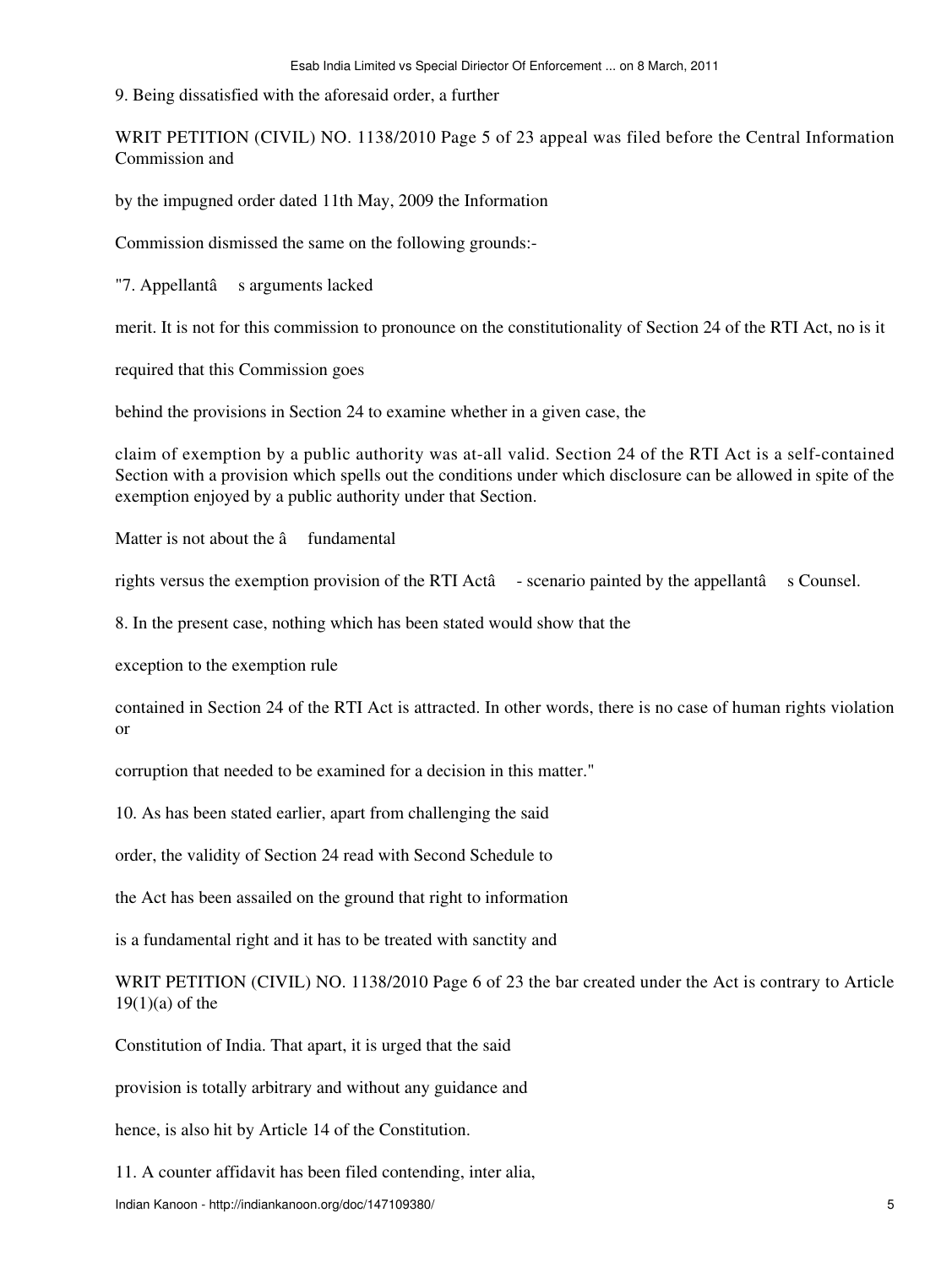that the petitioner has no locus standi, being a body corporate to ask for any information under the Act and in the absence of any locus, the validity of the provision need not be addressed to. It is also put forth that the orders passed by the authorities below are in accord with the provisions of the Act and, therefore, the challenge on that score in untenable. As far as the validity of the Act is concerned, it is urged that the Section 24 of the Act is a complete Code and it does not violate either Article 14 or 19(1)(a) of the Constitution.

12. We have heard Mr. Mathews J. Nedumpara, learned counsel for the petitioner and Mr. Sachin Datta, learned counsel for the Union of India.

13. Learned counsel for the petitioner has raised the following contentions:

(a) Right to information is a fundamental and a primary

right in a democratic body polity which respects

WRIT PETITION (CIVIL) NO. 1138/2010 Page 7 of 23 transparency, freedom of access to information and is protected under Article 19(1)(a) of the Constitution of India and, therefore, the same cannot be infringed or abridged by a statutory provision. (b) The exceptions that have been carved out under Section 24 of the Act suffer from lack of guidance and, therefore, an unfettered and unbridled power is conferred on the statutory authority inasmuch the authority in the name of security or any other facet

can deny the information to a citizen which is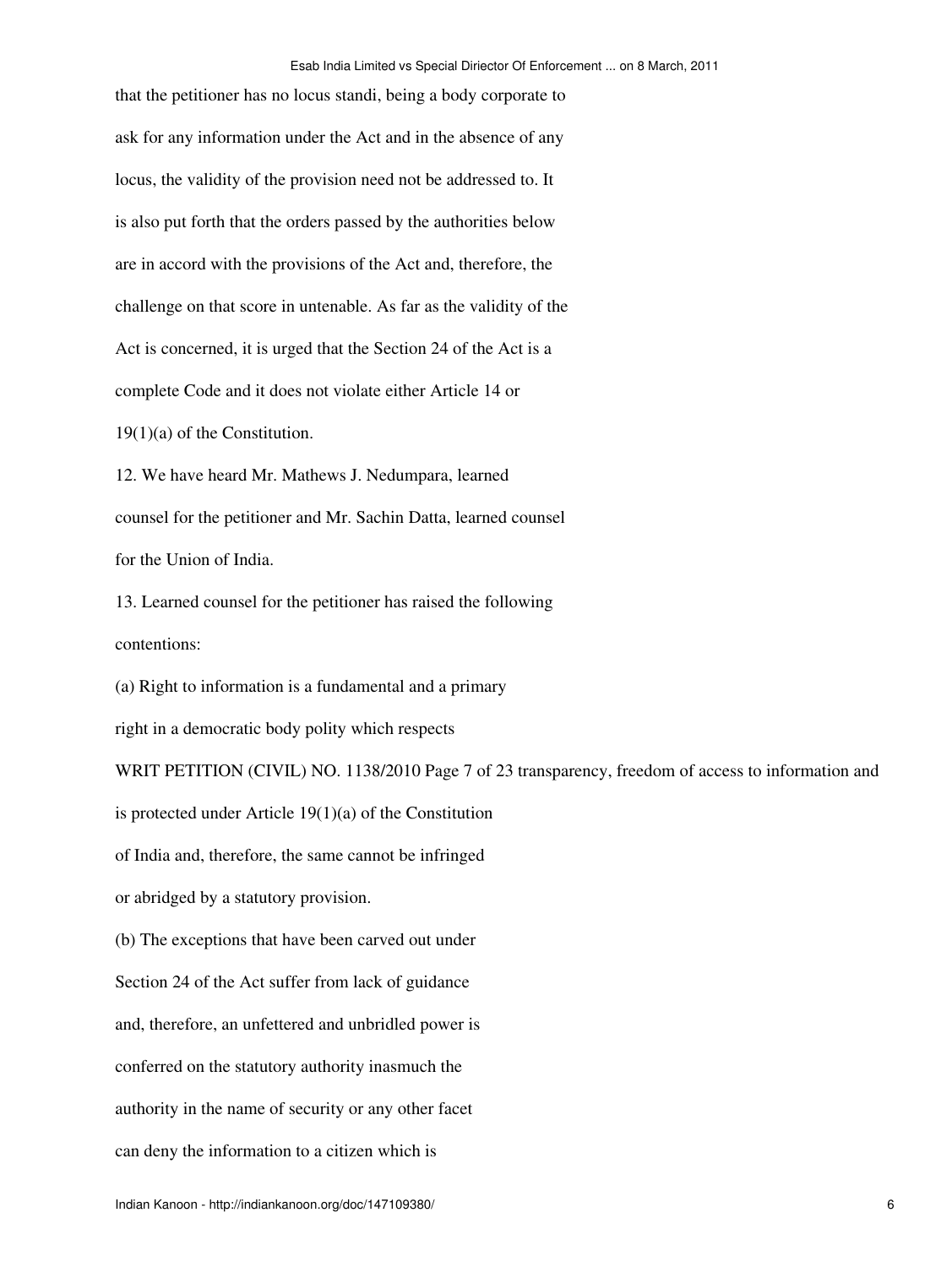violation of the basic tenet of Article 14 of the

Constitution. That apart, the provision is arbitrary

and unreasonable.

(c) The right to information is a basic human right and

has to be progressive but by incorporating Section

24 in the Act, the said basic human right is

absolutely smothered and consequent of which the

growth of democracy is scuttled which affects the

basic structure of the Constitution.

14. Learned counsel to bolster the said submissions has

commended us to the decisions in S.P. Gupta versus Union of

WRIT PETITION (CIVIL) NO. 1138/2010 Page 8 of 23 India, AIR 1982 SC 149, State of U.P. versus Raj Narain,

(1975) 4 SCC 428, Indian Express versus Union of India, AIR

1985 SC 641, Reliance Petrochemicals Limited versus

Proprietors of Indian Express Newspapers, Bombay Private

Limited and Others, (1988) 4 SCC 592, PUCL versus Union

of India, AIR 2004 SC 1442, Union of India versus

Association for Democratic Rights, (2002) 5 SCC 294.

15. Mr. Datta, per contra, has submitted that if the objects and reasons of the Act are appreciated in proper perspective, the purpose is to furnish certain information under the Act and what has been denied under Section 24, relates to the intelligence and security organizations and the names of organizations have been mentioned in the Second Schedule of the Act. Learned counsel for the Union of India would further submit that the petitioner may approach the authorities under the FERA for Indian Kanoon - http://indiankanoon.org/doc/147109380/ 7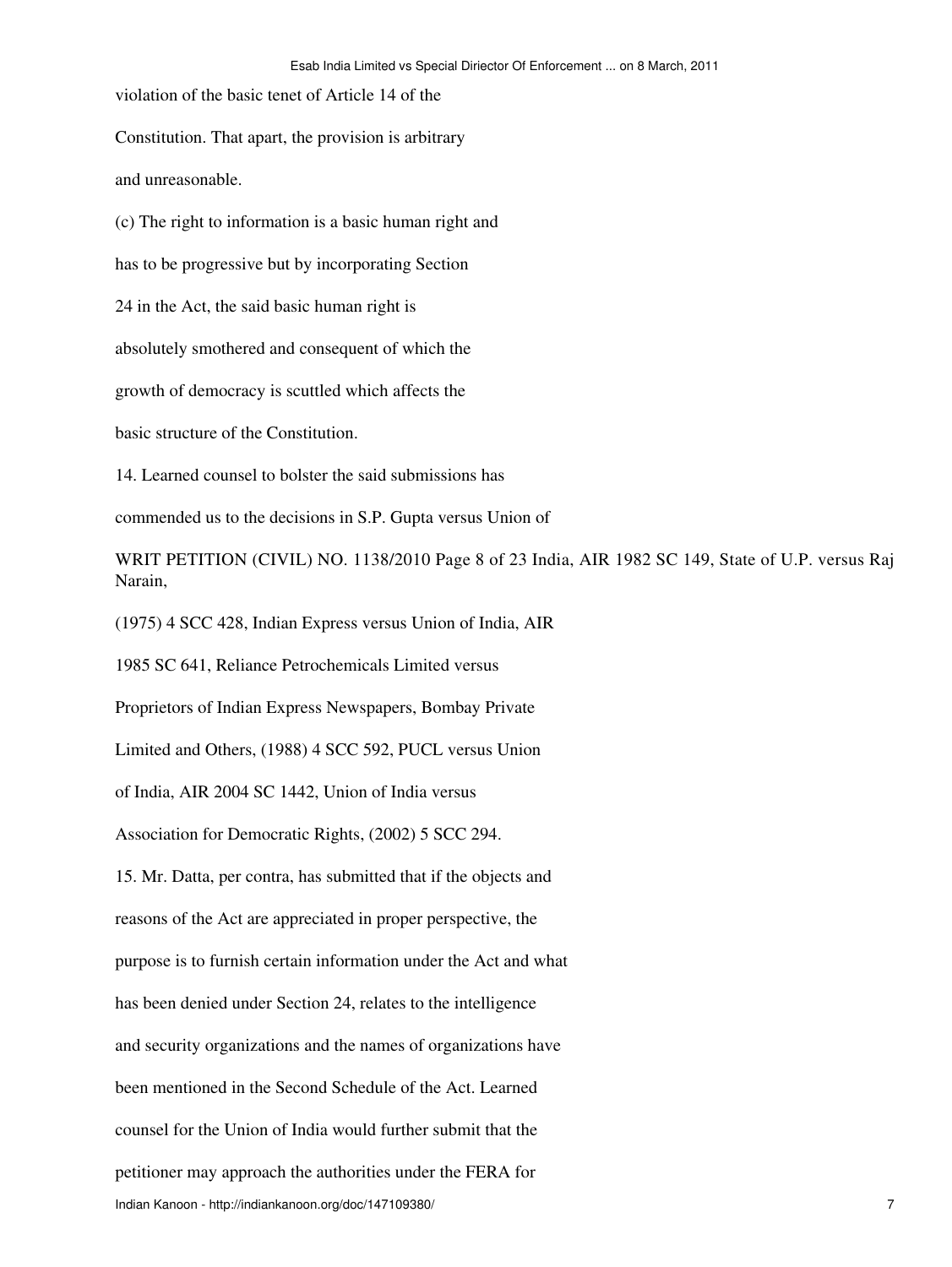relevant documents within permissible parameters while

challenging the order but that would not entitle him to challenge

the validity of the Act. It is also contended by him the provision

does not invite the frown of either Article 14 or 19(1)(a) of the

Act.

16. It is apt to note the Act was enacted to harmonize the

WRIT PETITION (CIVIL) NO. 1138/2010 Page 9 of 23 conflicting interest while preserving the paramountancy of the

democratic ideals and to provide for furnishing certain

information to the citizens who desire to have it. The basic

purpose of the Act is to provide for setting up the practical

regime of right to information for citizens to secure and to have

access to information under the control of public authorities in

order to promote transparency and accountability in the working

of every public authority.

17. Section 24 occurs in Chapter VI of the Act, which is under

the miscellaneous heading. Section 24 of the Act provides for

the Act not to apply certain organizations. As the said provision

is under assail, we think it apposite to reproduce the same in

entirety:

"24. Act not to apply in certain

organizations.-(1) Nothing contained in this Act shall apply to the intelligence and security organisations specified in the Second Schedule, being organisations

established by the Central Government or any information furnished by such

organisations to that Government:

Provided that the information pertaining to the allegations of corruption and

human rights violations shall not be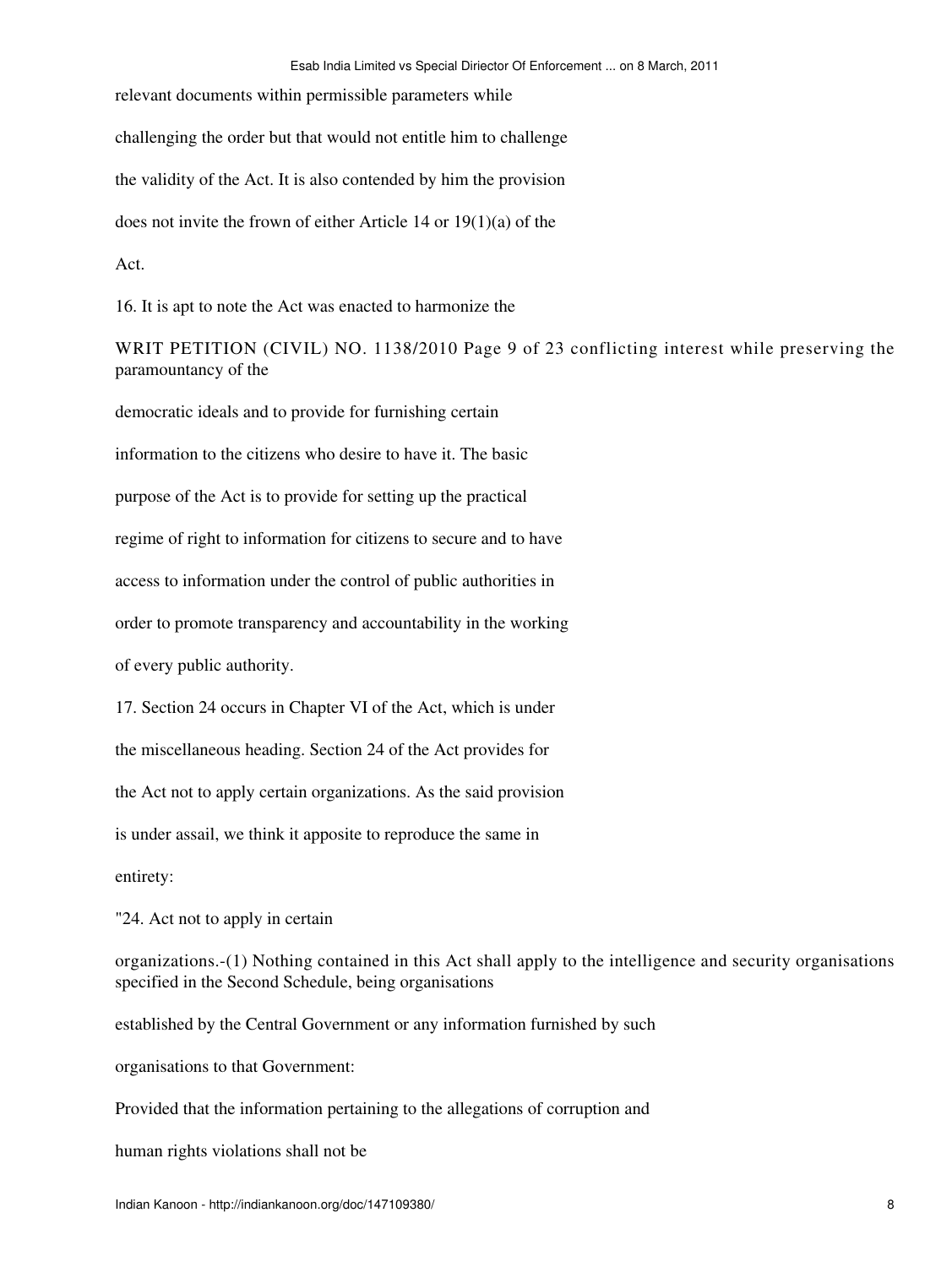excluded under this sub-section:

Provided further that in the case of

information sought for is in respect of allegations of violation of human rights, WRIT PETITION (CIVIL) NO. 1138/2010 Page 10 of 23 the information shall only be provided after the approval of the Central

Information Commission, and notwithstanding anything contained in section 7, such information shall be

provided within forty-five days from the date of the receipt of request.

(2) The Central Government may, by

notification in the Official Gazette, amend the Schedule by including therein any other intelligence or security organisation established by that Government or

omitting therefrom any organisation

already specified therein and on the

publication of such notification, such organisation shall be deemed to be

included in or, as the case may be,

omitted from the Schedule.

(3) Every notification issued under sub- section (2) shall be laid before each House of Parliament.

(4) Nothing contained in this Act shall apply to such intelligence and security organisation being organisations established by the State Government, as that Government may, from time to time, by notification in the Official Gazette, specify:

Provided that the information pertaining to the allegations of corruption and

human rights violations shall not be

excluded under this sub-section:

Provided further that in the case of

information sought for is in respect of allegations of violation of human rights, the information shall only be provided after the approval of the State

Information Commission and, notwithstanding anything contained in section 7, such information shall be

WRIT PETITION (CIVIL) NO. 1138/2010 Page 11 of 23 provided within forty-five days from the date of the receipt of request.

(5) Every notification issued under sub- section (4) shall be laid before the State Legislature."

18. Apart from the said provision, what is also under challenge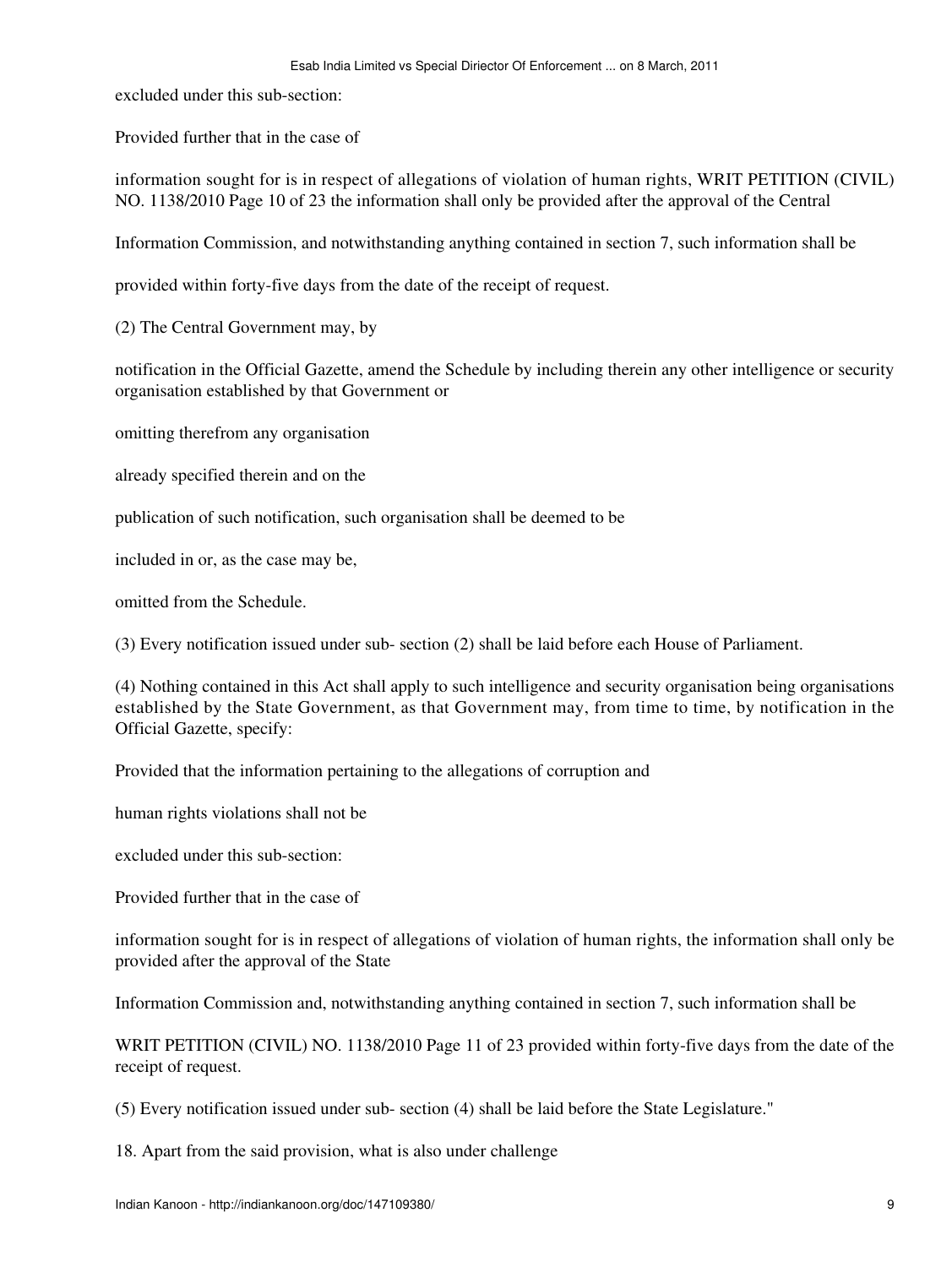is the Second Schedule to the Act. The Second Schedule

includes the intelligence and security organizations established

by the Central Government, which reads as follows:-

## "THE SECOND SCHEDULE

(See section 24)

Intelligence and security organisation established by the Central

Government

- 1. Intelligence Bureau.
- 2. Research and Analysis Wing of the

## Cabinet Secretariat.

3. Directorate of Revenue Intelligence.

4. Central Economic Intelligence

Bureau.

- 5. Directorate of Enforcement.
- 6. Narcotics Control Bureau.
- 7. Aviation Research Centre.
- 8. Special Frontier Force.
- 9. Border Security Force.
- 10. Central Reserve Police Force.
- 11. Indo-Tibetan Border Police.
- 12. Central Industrial Security Force.
- 13. National Security Guards.
- 14. Assam Rifles.

## WRIT PETITION (CIVIL) NO. 1138/2010 Page 12 of 23

- 15. Special Service Bureau
- 16. Special Branch (CID), Andaman and Nicobar.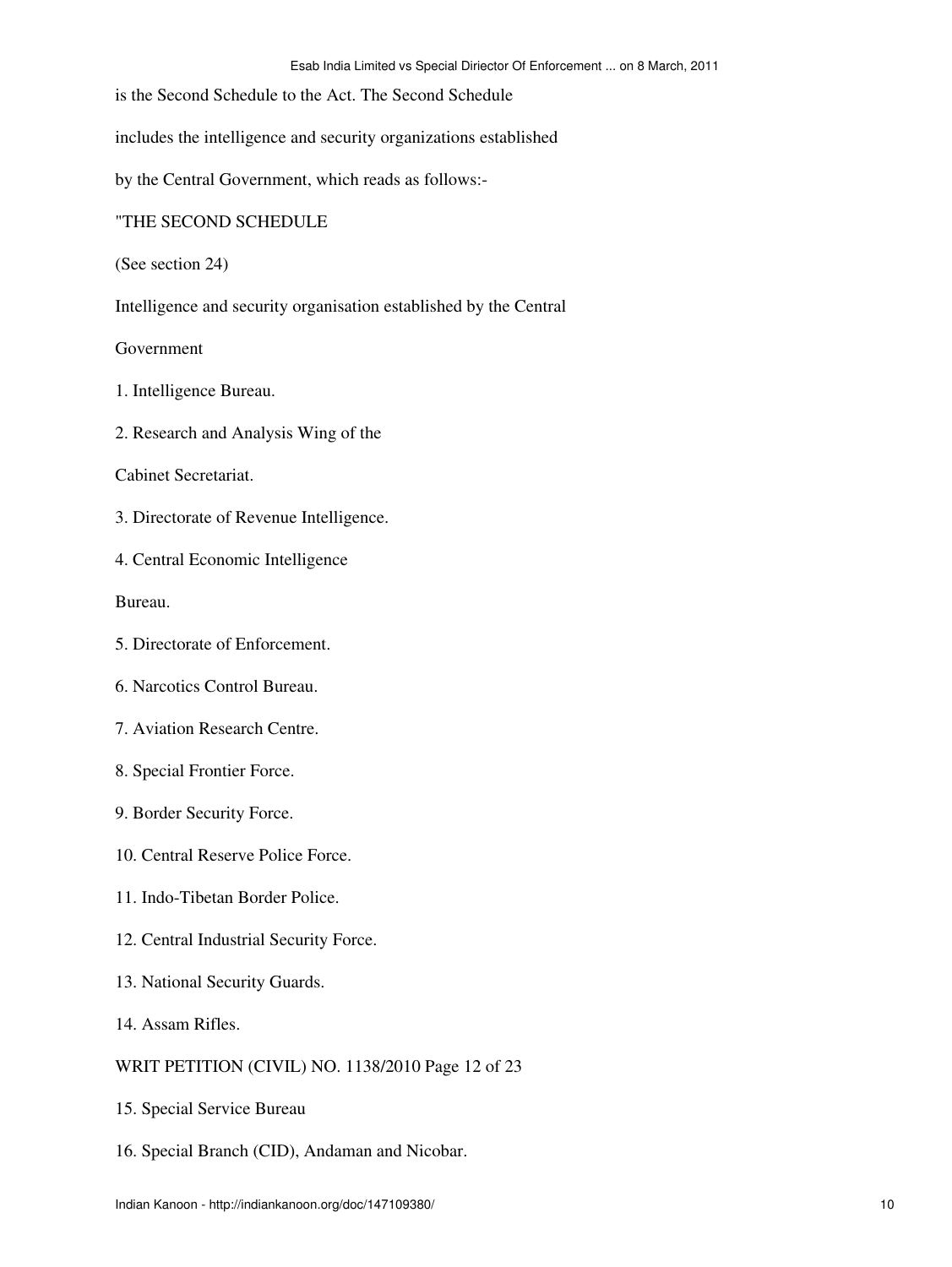- 17. The Crime Branch-C.I.D.-CB, Dadra and Nagar Haveli.
- 18. Special Branch, Lakshadweep Police."
- 19. Regard being had to the basic principles, which we have

stated at the very inception, it is to be seen whether the

provision under attack really offends the constitutional principles

because of right to seek information under the Act in respect of

certain institutions is excluded. Learned counsel for the

petitioner has drawn immense inspiration from the view

expressed in the case of Raj Narain (supra), wherein Mathew J.

has held thus:

"71. Few would question the

necessity of the rule to exclude that which would cause serious prejudice to the State. When a question of national security is involved, the Court may not be the proper forum to weigh the matter and that is the reason why a ministerâ s certificate is taken as conclusive. "Those who are responsible for the national

security must be the sole judges of what national security requires." As the

Executive is solely responsible for

national security including foreign

relations, no other organ could judge so well of such matters. Therefore,

documents in relation to these matters might fall into a class which per se might require protection. But the Executive is not the organ solely responsible for

WRIT PETITION (CIVIL) NO. 1138/2010 Page 13 of 23 public interest. It represents only an important element in it; but there are other elements. One such element is the administration of justice. The claim of the Executive to have exclusive and

conclusive power to determine what is in public interest is a claim based on the assumption that the Executive alone

knows what is best for the citizen. The claim of the Executive to exclude

evidence is more likely to operate to subserve a partial interest, viewed

exclusively from a narrow department

angle. It is impossible for it to see or give equal weight to another matter,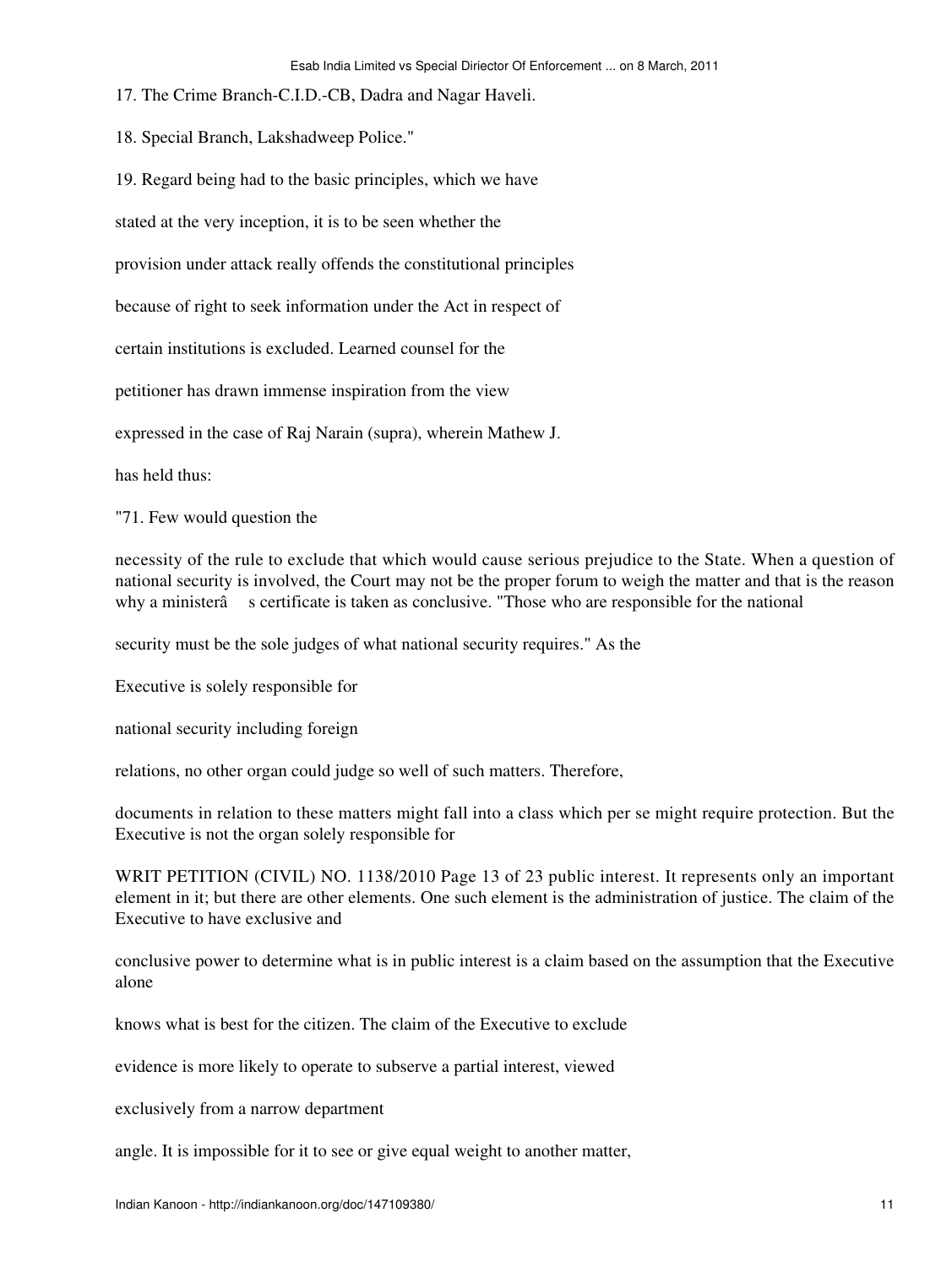namely, that justice should be done and seen to be done. When there are more

aspects of public interest to be

considered, the Court will, with

reference to the pending litigation, be in a better position to decide where the weight of public interest predominates.

72. The power reserved to the Court

is a power to order production even

though public interest is to some extent prejudicially affected. This amounts to a recognition that more than one aspect of public interest will have to be surveyed. The interests of Government for which the minister speaks do not exhaust the whole public interest. Another aspect of that interest is seen in the need for impartial administration of justice. It seems reasonable to assume that a

court is better qualified than the minister to measure the importance of the public interest in the case before it. The court has to make an assessment of the

relative claims of these different aspects of public interest. While there are

overwhelming arguments for giving to

the Executive the power to determine

what matters may prejudice public

security, those arguments give no

sanction to giving the executive an

exclusive power to determine what

matters may affect public interest. Once considerations of national security are WRIT PETITION (CIVIL) NO. 1138/2010 Page 14 of 23 left out, there are few matters of public interest which cannot safely be

discussed in public. The administration itself knows of many classes of security documents ranging from those merely

reserved for official use to those which can be seen only by a handful of

ministers or officials bound by oath of secrecy.

73. According to Wigmore, the extent

to which this privilege has gone beyond "secrets of State" in the military or international sense is by no means

clearly defined and therefore its scope and bearing are open to careful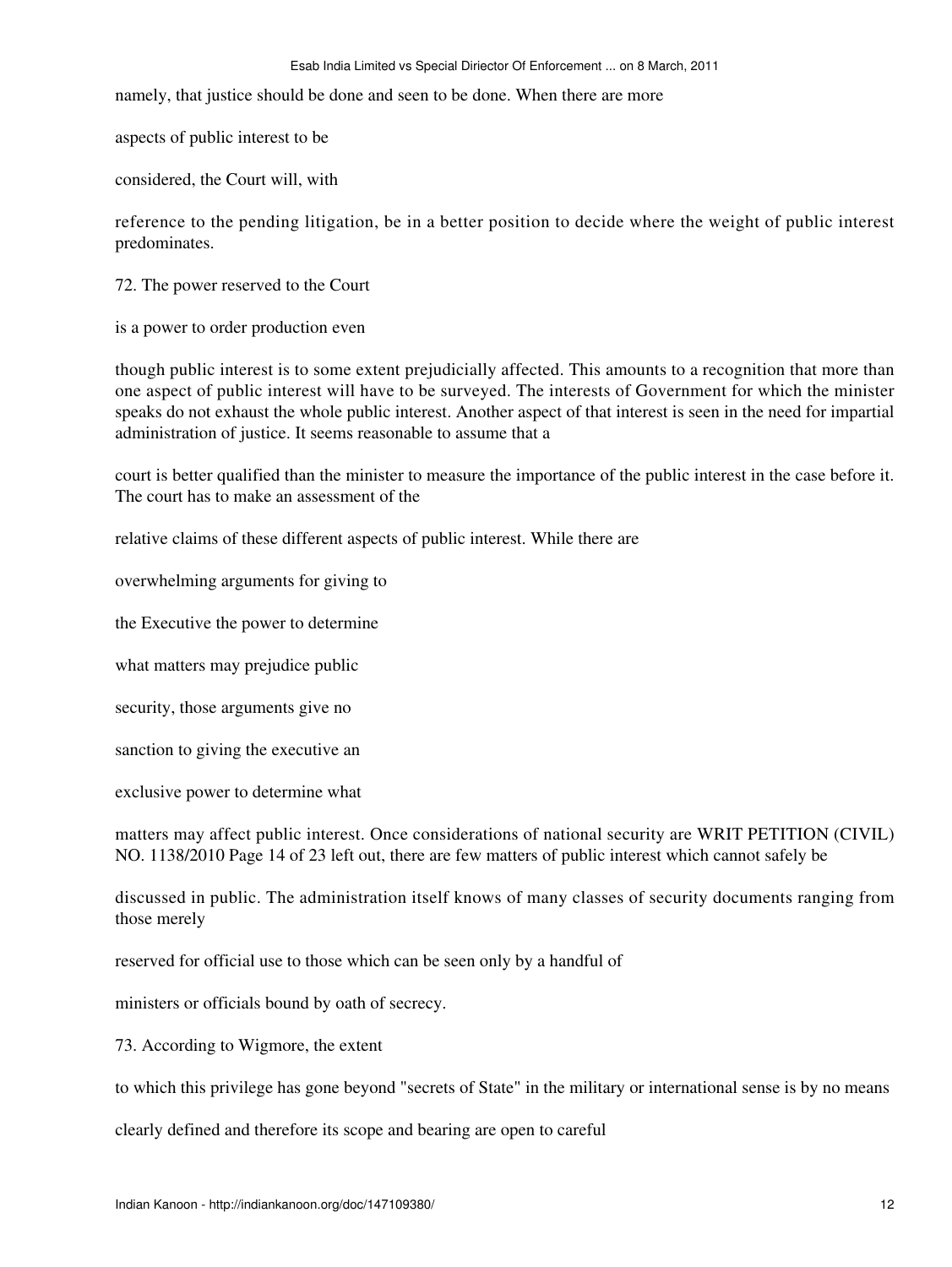examination in the light of logic and policy. According to him, in a community under a system of representative

Government, there can be only few facts which require to be kept secret with that solidity which defies even the inquiry of courts of justice.

74. In a Government of responsibility like ours, where all the agents of the public must be responsible for their

conduct, there can be but few secrets. The people of this country have a right to know every public act, everything that is done in a public way, by their public functionaries. They are entitled to know the particulars of every public transaction in all its bearing. The right to know, which is derived from the concept of freedom of speech, though not

absolute, is a factor which should make one wary, when secrecy is claimed for transactions which can, at any rate,

have no repercussion on public security. To cover with veil of secrecy, the

common routine business, is not in the interest of the public. Such secrecy can seldom be legitimately desired. It is generally desired for the purpose of

parties and politics or personal self- interest or bureaucratic routine."

WRIT PETITION (CIVIL) NO. 1138/2010 Page 15 of 23

20. In paragraph 71, it has been recognized that there is a

necessity to exclude from right to access information, matters

which could cause serious prejudice to the State like national

security. It has been observed therein that documents in

relation to these matters might fall in a class which per se

require protection and, therefore, form a separate class.

However, word of caution has been sounded and an opinion has

been expressed that the Executive is not solely responsible for

public interest though they represent an important element in it.

The Court, in a given case and when a situation warrants, can

weigh which public interest predominates. In a particular case

when a larger public interest warrants access to certain

information, objection of the Executive can be overruled. In the

present case, we are not concerned with the power of Court to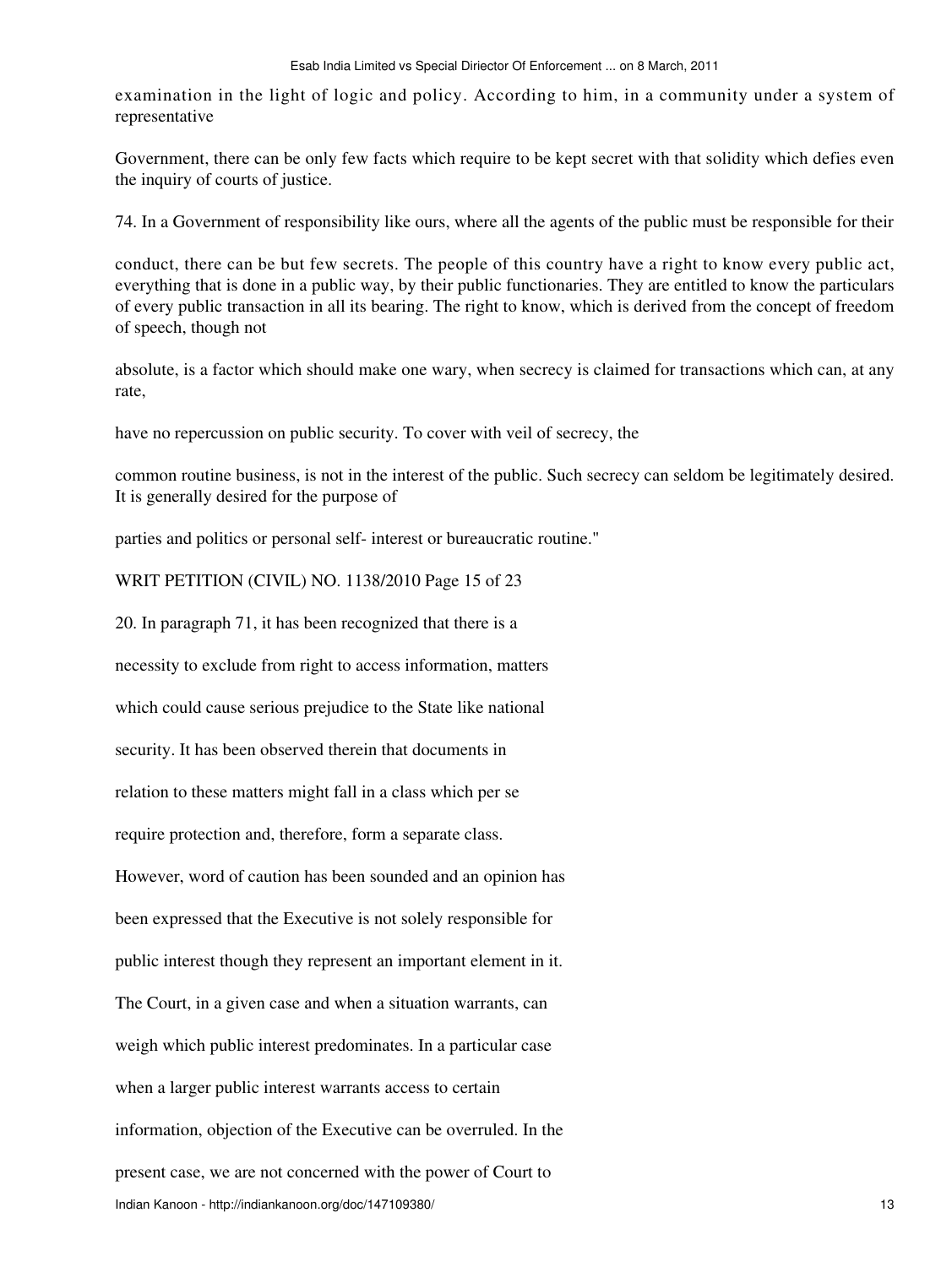decide Executiveâ s claim for privilege viz. a particular public interest. This is not the subject matter in issue before us. The Act does not curtail or do away with the powers of the court and the petitionerâ s right to approach the court in accordance with law, if the situation warrants. The Act, on the other hand, provides machinery for easy, inexpensive and fast access to information, which should not be per se denied to the citizens of WRIT PETITION (CIVIL) NO. 1138/2010 Page 16 of 23 the country. The observations in the case of Raj Narain (supra) show that the Apex Court had made a clear distinction between the matters of national security and other matters. Although the right of the Executive at the first instance to decide what constitutes "secrets of State" and the matters of national security has been accepted and recognized in the aforesaid passages, however, it is stated that the power of the Court to decide and weigh public interest is sacrosanct and not curtailed. Read on the said touchstone, the Act does not curtail and does not subjugate right to information, but ensures easy and transparent access to information in all public matters, which ex-facie are not concerned with national security or intelligence agencies of the State. As noticed below, Article 19(2) of the Constitution also carves out exception in the matters relating to interests of sovereignty and integrity of India and the security of the State. The distinction between the two sets of information has been recognized and accepted in the aforesaid paragraphs in the

case of Raj Narain (supra).

21. In paragraph 72 of the said decision, it has been ruled that Indian Kanoon - http://indiankanoon.org/doc/147109380/ 14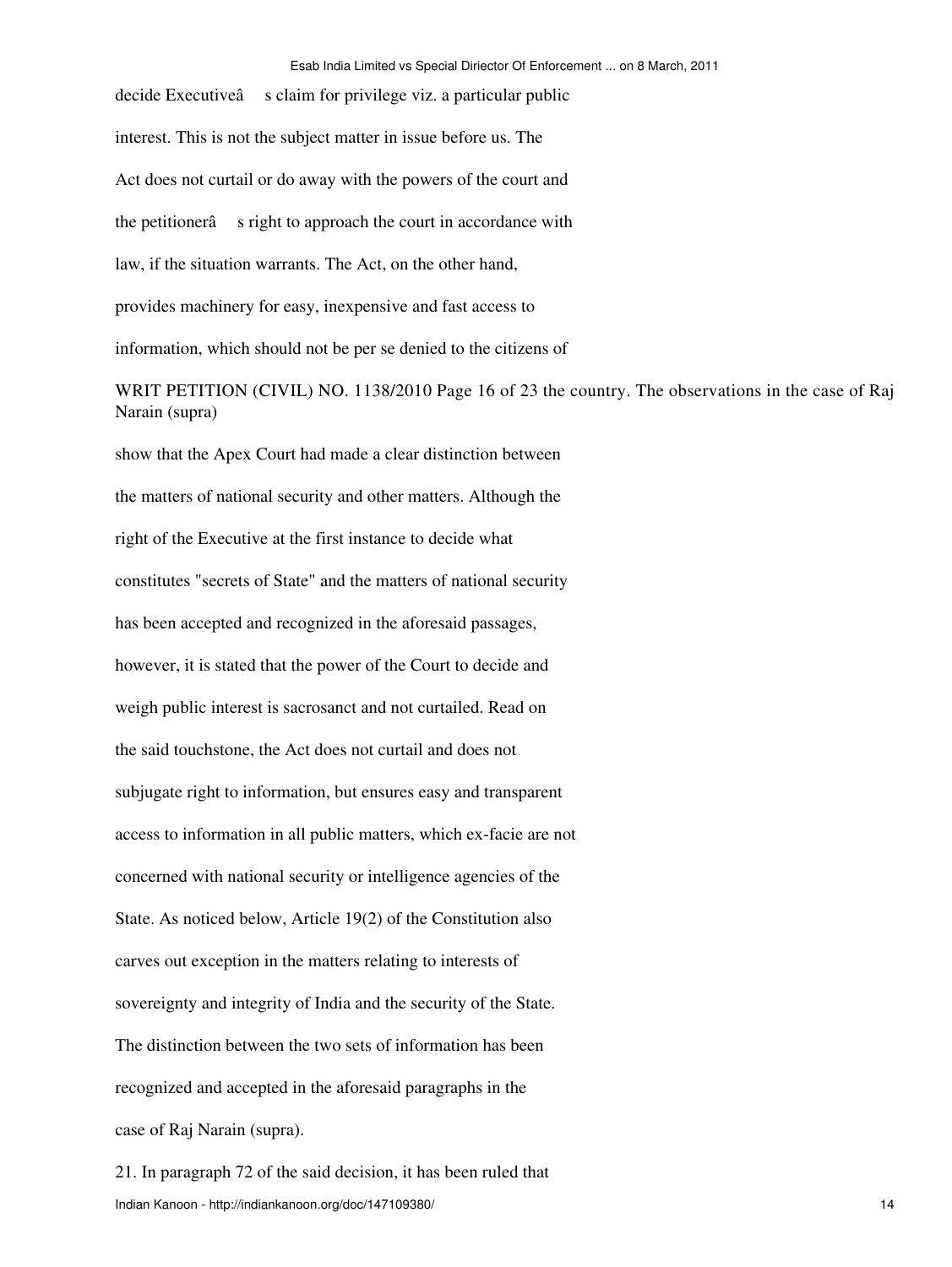the court has to make an assessment of the relative influence of

different aspects of public interest. The interest of Government WRIT PETITION (CIVIL) NO. 1138/2010 Page 17 of 23 for which the Minister speaks does not exhaust the whole public

interest. In paragraph 74 what has been stated is worthy of

reproduction and we have done so. Thus, it can be stated with

certitude that a distinction has been drawn with regard to

common routine business and the security factor.

22. In Reliance Petrochemicals Limited (supra) it has been

opined thus:-

"34. ........Right to know is a basic right which citizens of a free country aspire in the broader horizon of the right to live in this age in our land under Article 21 of our Constitution. That right has reached new dimensions and urgency. That

right puts greater responsibility upon those who take upon themselves the

responsibility to inform."

23. At this juncture, we may think it appropriate to reproduce

Article 19(1) and (2) of the Constitution of India.

""19. (1) All citizens shall have the right--

(a) to freedom of speech and expression; (b) to assemble peaceably and without arms;

(c) to form associations or unions;

(d) to move freely throughout the territory of India;

(e) to reside and settle in any part of the territory

WRIT PETITION (CIVIL) NO. 1138/2010 Page 18 of 23 of India; 1[and]

2\* \* \* \* \*

(g) to practise any profession, or to carry on any occupation, trade or business. (2) Nothing in sub-clause (a) of clause (1) shall affect the operation of any existing law, or prevent the State from making any law, in so far as such law imposes reasonable restrictions on the exercise of the right conferred by the said sub-clause in the interests of the

sovereignty and integrity of India, the security of the State, friendly relations with foreign States, public order, decency or morality, or in relation to contempt of court, defamation or incitement to an offence."

24. On a perusal of Article 19, it is clear that every citizen shall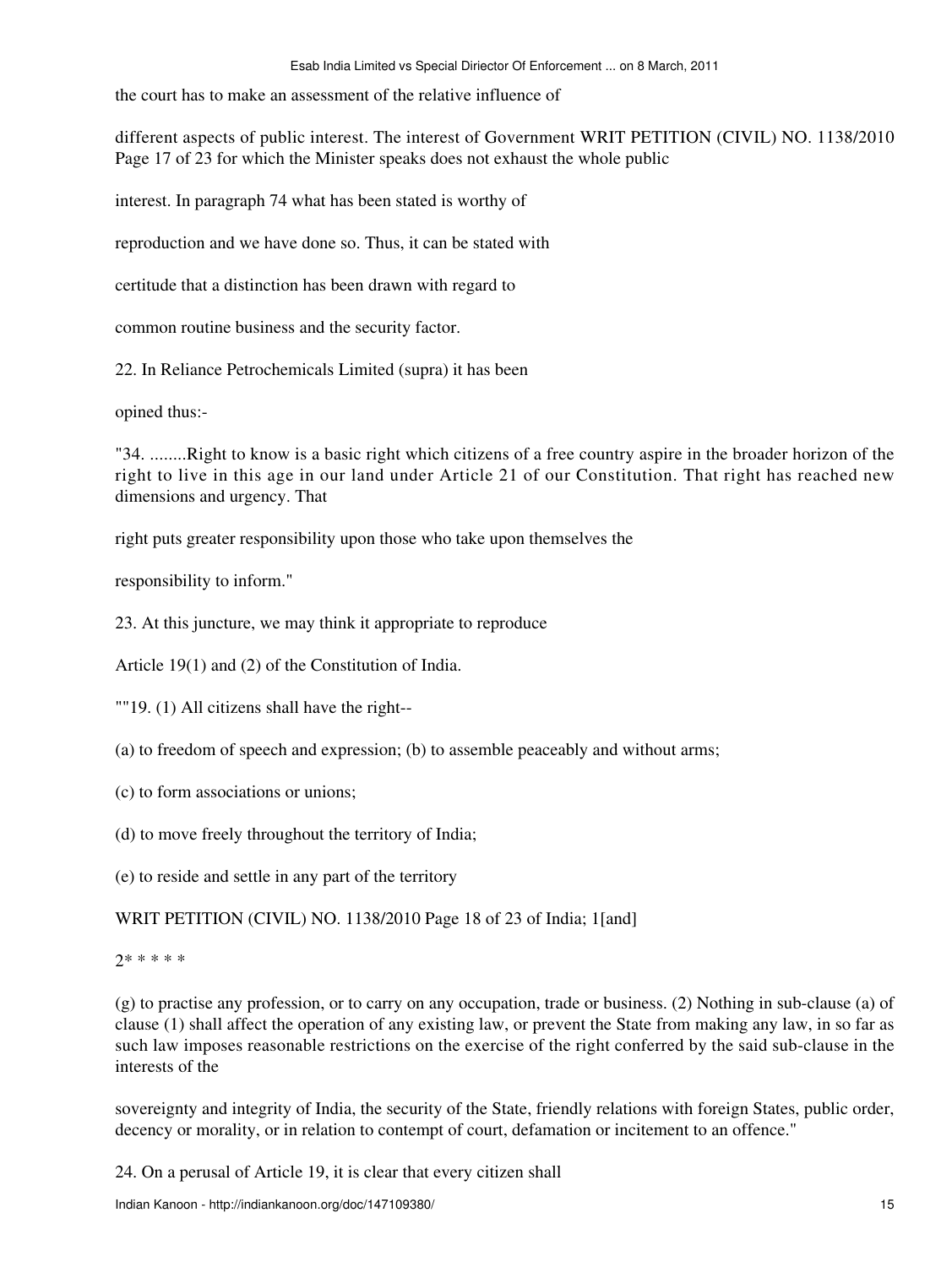have a right to freedom of speech and expression, but the same is not absolute and the State while making law can impose reasonable restrictions on the exercise of the rights conferred by the State under sub-clause (a) of clause 1 in the interest of the sovereignty and integrity of India, the security of the State, friendly relations with foreign States, public order, decency or morality, or in relation to contempt of court, defamation or incitement to an offence.

25. In the case of People's Union for Civil Liberties versus

Union of India, (2004) 2 SCC 476, while treating the right to the

human right or a fundamental right and a right in the public WRIT PETITION (CIVIL) NO. 1138/2010 Page 19 of 23 interest, the court opined thus:-

"64. It has not been contended nor

could it be contended that the operation and functioning of a nuclear plant is not sensitive in nature. Any information

relating to the training features,

processes or technology cannot be

disclosed as it may be vulnerable to

sabotage. As rightly pointed out by the learned Attorney General, knowledge of specific data may enable the enemies of the nation to estimate and monitor

strategic activities. As fissile materials are used in fuels although the nuclear plants are engaged in commercial

activities, the contents of the fuel

discharged or any other details must be held to be matters of sensitive

character.

65. Before the High Court, as noticed hereinbefore, several affidavits have been filed showing the extent of

disclosures made. The Board also

publishes annual reports as also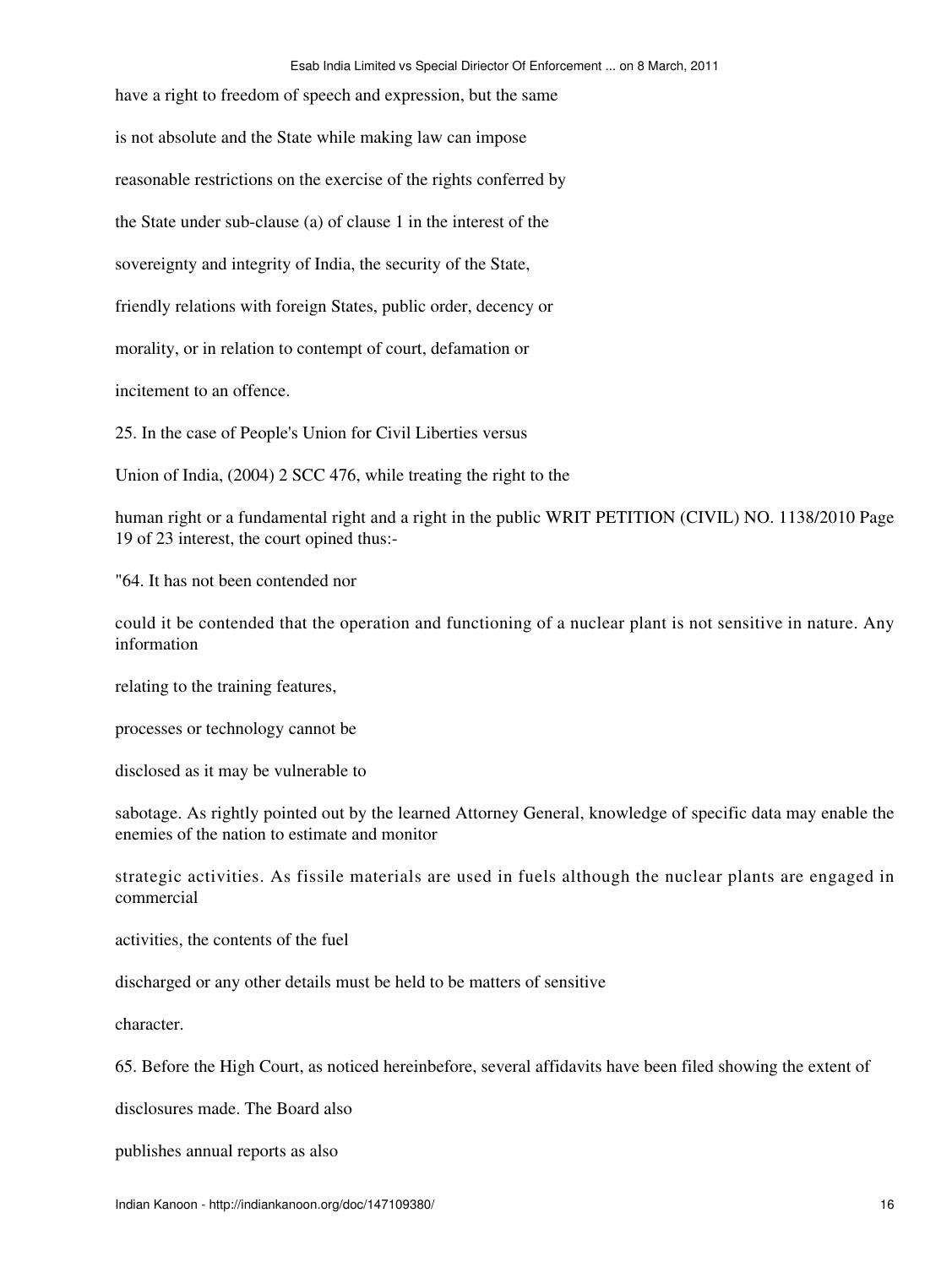quarterly newsletters. The informations which are not classified as "secret" or do not come within the purview of the

aforementioned order dated 4-2-1975

are published. If a reasonable restriction is imposed in the interest of the State by reason of a valid piece of legislation, the court normally would respect the

legislative policy behind the same."

26. A reasonable restriction on the exercise of the right is

always permissible in the interest of the security of the State.

Thus, in the aforesaid decision the concept of reasonable

restriction as well as the functioning of a nuclear plant and its

sensitivity, were taken into consideration. WRIT PETITION (CIVIL) NO. 1138/2010 Page 20 of 23

27. In the case at hand, as far as Section 24 is concerned, it is evincible that the said provision excludes the intelligence and

security organizations specified in the Second Schedule. We

have already reproduced the Second Schedule. The petitioner

is concerned with the Directorate of Enforcement which comes

at serial No. 5 in the Second Scheule. What has been denied in

first part of Section 24 is the intelligence and security

organizations. The first proviso adds a rider by stating that an

information pertaining to allegations of corruption and human

right violations shall not be excluded under the sub-section.

Thus, it is understood that information relating to corruption and information pertaining to human rights are not protected. In our considered opinion, the restriction on security and intelligence aspect cannot be scuttled as the same has paramountancy as far as the sovereignty and economic order is concerned. Article  $19(1)(2)$ , which deals with reasonable restriction, mentions a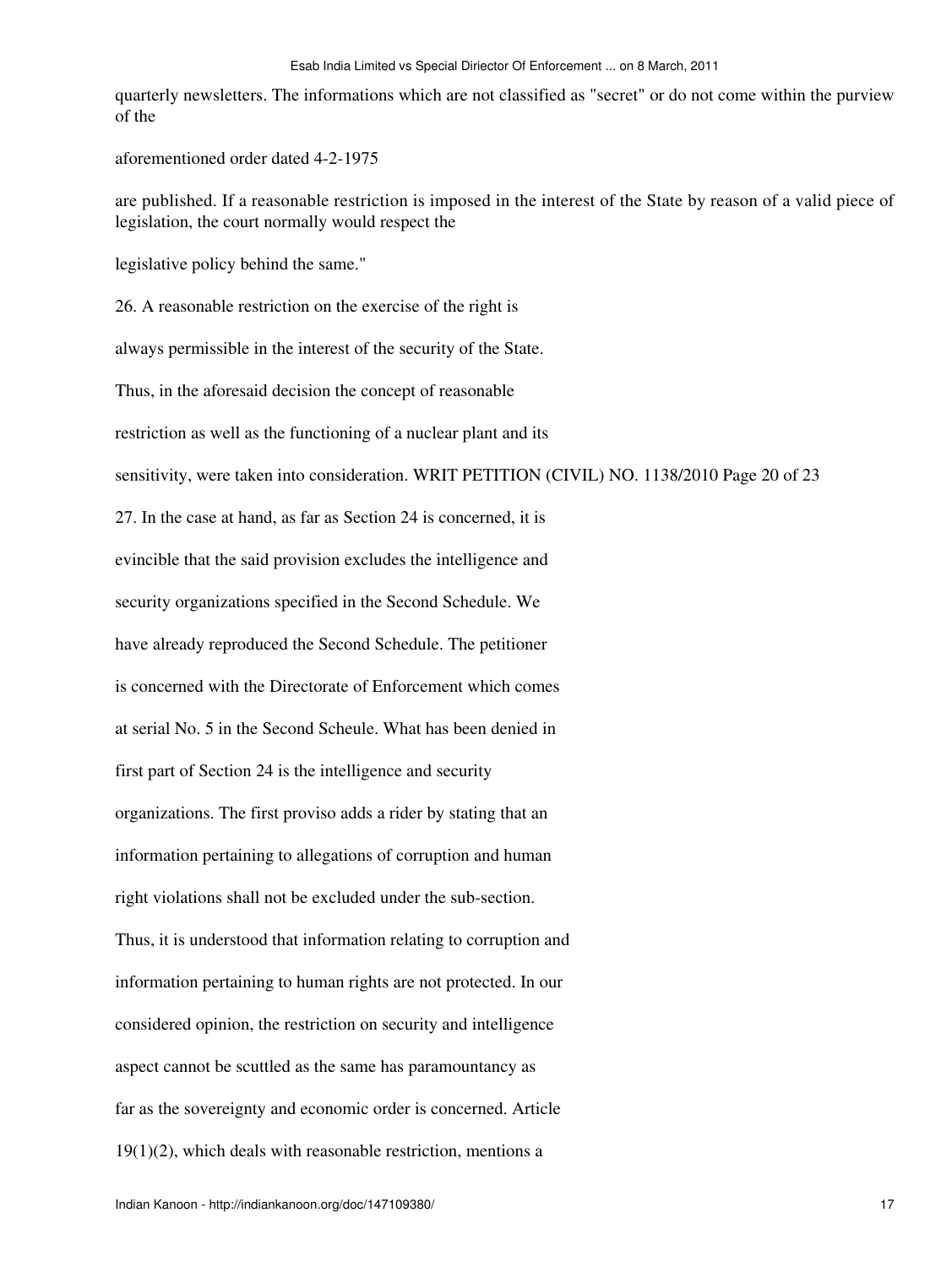reasonable restriction which pertains to security of the State,

integrity of India and public order.

28. In our considered opinion, the restrictions imposed are

absolutely reasonable and in the name of right to freedom of

speech and expression and right to information, the same

WRIT PETITION (CIVIL) NO. 1138/2010 Page 21 of 23 cannot be claimed as a matter of absolute right. Thus, the

submissions advanced on this score are untenable and

accordingly we repel the same.

29. The next ground of attack is that the said provision suffers from arbitrariness, there being no guidance. On a perusal of Section 24 in a studied manner, we find that there is guidance inasmuch as two organizations, namely, security and intelligence, have been included, and apart from the above, we really fail to fathom how the said provision is arbitrary or without any guidance when the basic intrinsic purpose in respect of an individual and the nation, viz., the human right violation and corruption are not excluded. Therefore, the legislature has taken care to see that matters relating to human right violation and corruption are not excluded because they are of paramount concern to any citizen and for the economic growth of the country. The same, we are disposed to think has stemmed from the neat logic of proper governance. Thus, we perceive that the provision is not arbitrary and unreasonable to invite the wrath of Article 14 of the Constitution of India.

30. In the result, we do not find any merit in this writ petition and accordingly the same stands dismissed without any order as Indian Kanoon - http://indiankanoon.org/doc/147109380/ 18